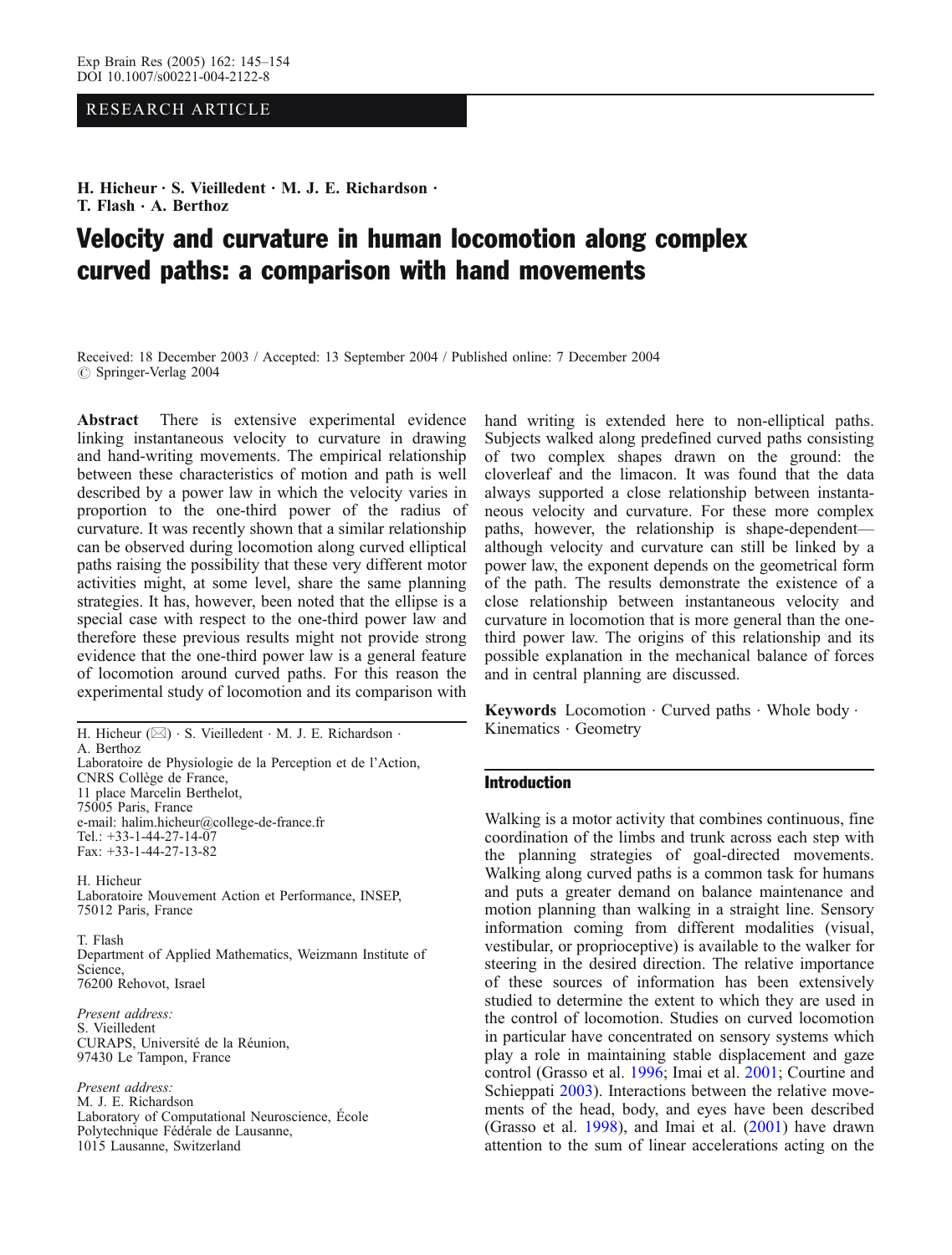head—the so-called gravito inertial acceleration (GIA) vector. The authors proposed that these linear inertial forces underlie the perception of our own movement and help to coordinate the head, body, and eyes when walking along a curved path. These studies, therefore, addressed the vestibular contribution to the control of locomotion along curved paths.

Other approaches have emphasized the role played by visual input in the control of locomotion and the perception of displacement in the environment. For example, when walking toward a specific location (locomotor goal) a person might displace his body by trying to minimize the variations between the heading (perceived from optic flow) and the goal, by placing the focus of expansion on the target (Warren et al. [2001\)](#page-9-0). Alternatively, a person might perceive the visual direction of the goal with respect to the body and walk in this direction, centring the goal at the midline with respect to the body's locomotor axis. These two strategies have been addressed in the context of locomotion along straight-line paths (Warren et al. [2001](#page-9-0)). In contrast Wilkie and Wann ([2003\)](#page-9-0) proposed that it might not be necessary to recover heading from optic flow in the control of curved locomotion. Rather they emphasized the role of active gaze and retinal flow (or extra retinal gaze angle information) for the control of steering around curved paths.

These approaches have emphasized the vestibular (Imai et al. [2001\)](#page-8-0) and visual contributions in the on-line control of locomotion (Warren et al. [2001;](#page-9-0) Wilkie and Wann [2003](#page-9-0)). Few studies have been designed to study the relationship between locomotor velocity and the local curvature of the locomotor path or have addressed the effect of the trajectory as a whole on locomotor planning. This analysis of dynamic and static features of goaldirected movements along desired paths has, however, been one of the central approaches in the study of arm control.

#### Curved hand trajectories: the one-third power law

A striking characteristic of human arm trajectories is that they show a stereotyped velocity profile when the path is constrained (for point to point movements or the tracing of a template) both in terms of position and velocity (Abend et al. [1982\)](#page-8-0). It is still not clear which criteria are employed by the central nervous system (CNS) to generate such repetitive patterns. For example, many authors have considered the maximization of smoothness of the endpoint trajectories as an optimisation criterion, achieved either by the minimization of the hand jerk (Flash and Hogan [1985\)](#page-8-0) or by the minimization of the rate of change of joint torques (Kawato et al. [1990](#page-9-0)). The stereotypic patterns observed in human arm trajectories might be the product of several simplifying rules governing arm trajectory formation. One of these rules manifests itself in a relationship between geometrical and kinematic attributes of the trajectories observed for 2D (Viviani and Terzuolo [1982\)](#page-9-0) and 3D (Massey et al. [1992;](#page-9-0) Cheron et al. [1999\)](#page-8-0) human handwriting and drawing movements. According to this relationship (Eqs 1 and 2), hand velocity decreases at the more curved parts of the trajectory and increases when the trajectory becomes straighter. A power law relating tangential velocity to the radius of curvature was introduced in order to describe how the CNS might generate and control these movements (Lacquaniti et al. [1983](#page-9-0)), and is expressed as follows:

$$
V(t) = K.R(t)^{\beta} \tag{1}
$$

or, equivalently, in the logarithmic form:

$$
\log V(t) = \log K + \beta \cdot \log R(t) \tag{2}
$$

where  $V$  is the hand tangential velocity,  $R$  is the radius of curvature,  $\beta$  is a constant exponent, and K is the velocity gain factor, which is a piecewise constant (Viviani and Cenzato [1985](#page-9-0)). For complex trajectories these authors showed that the velocity gain factor  $K$  is constant within some identifiable geometrical subunits and discontinuously changes at the transition points that separate two consecutive units. This observation, of identifiable units of motor action, suggests a segmentation strategy for the planning of complex movements. Although  $K$  changes from one unit to another, the  $\beta$  exponent was empirically found to be near 1/3 for all parts of the trajectory. Thus the one-third power law provides a quantitative description of both movement generation and segmentation.

The mechanisms that lie at the origin of this law are still debated. Schaal and Sternad [\(2001](#page-9-0)) have proposed that the nonlinear properties of mechanical systems such as the arm may contribute significantly to the observation of the law. The same authors (Sternad and Schaal [1999](#page-9-0)) have also proposed that, rather than reflecting a segmented control mechanism, the modulation of the velocity gain factor  $K$  is merely a by product of the underlying mechanics. At the same time that the hand appears to undergo discontinuous changes in the velocity gain factor, analysis of joint angles showed only continuous oscillatory patterns without the necessity for the CNS to modulate a specific term  $K$ —the apparent discontinuities come from the non-linear relationship of joints to hand position. Wann et al. [\(1988](#page-9-0)) were able to predict this power law for elliptical drawing movements after modification of the original minimum-jerk model where they replaced the assumption of a Newtonian point-mass with a visco-elastic body and in a related study Gribble and Ostry ([1996\)](#page-8-0) showed that the spring-like properties of the arm might contribute significantly to the emergence of the power law. The conclusion of these authors is that this power law is a by-product of muscle mechanics and has no central origins.

Other computational models based on optimality principles such as maximum smoothness (Todorov and Jordan [1998;](#page-9-0) Richardson and Flash [2002\)](#page-9-0) or minimum variance (Harris and Wolpert [1998\)](#page-8-0) also predict the onethird power law. These results suggest that the law might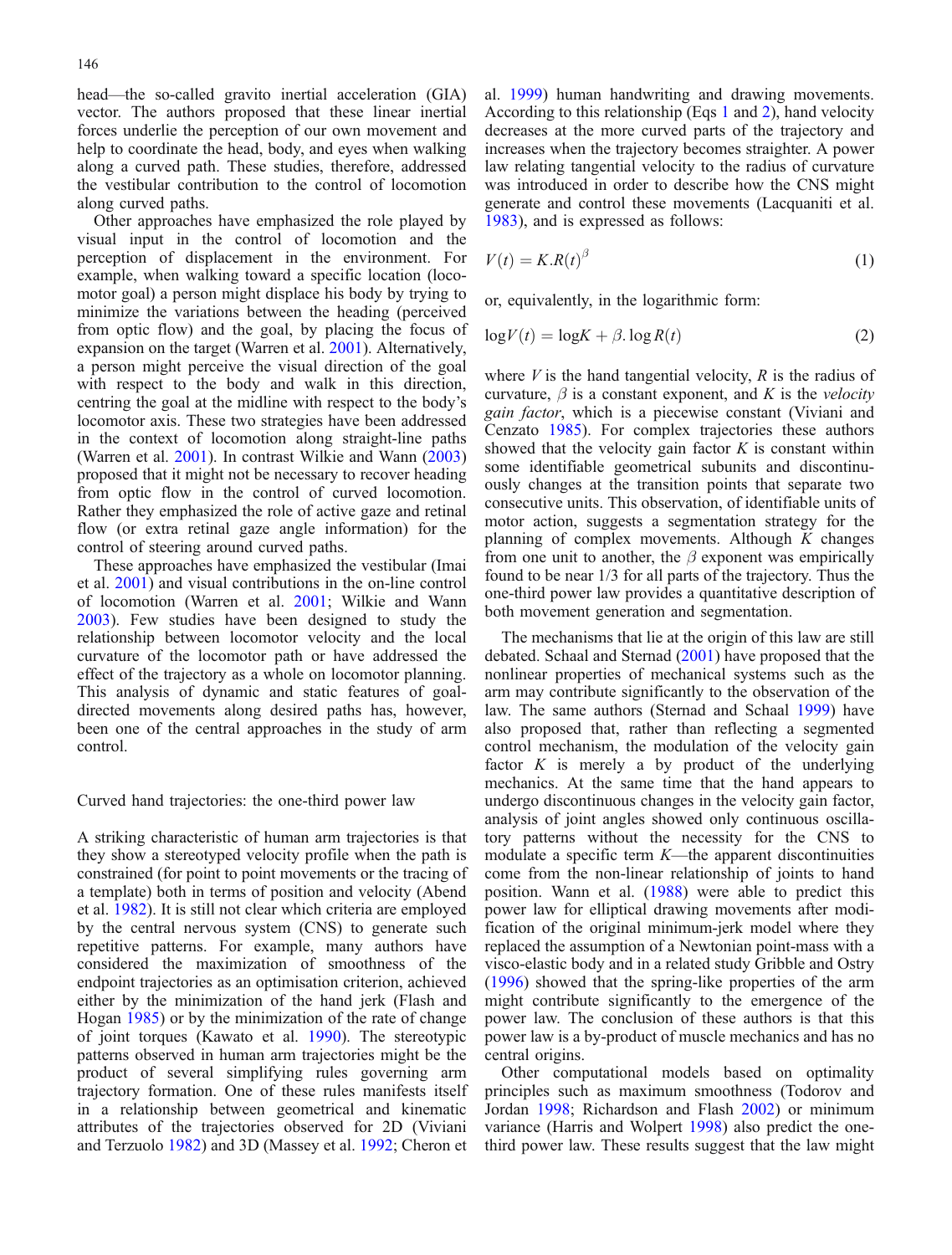be an epiphenomenon of a particular global planning strategy.

In contrast, many studies have claimed that the power is centrally planned. For example, de'Sperati and Viviani ([1997\)](#page-8-0) have found that the power law applies also to pursuit eye movements. Recent neurophysiological observations provided a neural correlate to this law. In a drawing task where monkeys traced curved paths (lemniscates or ellipses), Schwartz and coworkers showed that the power law described for human drawing was also evident in the neural representation of monkey hand trajectories (Schwartz and Moran [1999](#page-9-0); Reina and Schwartz [2003\)](#page-9-0). These authors studied the magnitude of population vectors calculated from firing rates of large populations of cells in the motor cortex while the monkeys were drawing. They found that a relationship between the directional and speed representation in the firing rates of these cells is robust during drawing. Moreover the power law was represented in both the neural (the time-shifted population vectors; see Schwartz and Moran [1999](#page-9-0) for details) and actual hand trajectories leading the authors to the conclusion that the one-third power law is a direct product of neural processing.

Regardless of whether the observed power law is caused by peripheral mechanisms, central mechanisms, or some combination thereof, it is nevertheless a succinct representation of an experimentally robust feature of hand drawing movements.

#### The one third power law in human locomotion

Recently, the relationship between velocity and curvature was examined for human locomotion (Vieilledent et al. [2001](#page-9-0)). The same form of relationship between velocity and radius of curvature was found—during locomotor movement along elliptical paths the 2D head motion obeyed the one-third power law. This observation did not depend either on the direction of walking (clockwise or counter clockwise) or on the walking speed being tested (normal and fast). It should be noted that the power law has also been observed during locomotion at the level of the foot trajectory (Ivanenko et al. [2002\)](#page-8-0). Concerning the ellipses used by Vieilledent et al. [\(2001](#page-9-0)) it has been argued that, from the standpoint of the power law, ellipses are a special case and do not provide a stringent test—powerlaw motion around an ellipse corresponds to simple harmonic motion. It is therefore necessary to test locomotion around more complex paths to assess the robustness of this power law for whole-body displacement during human locomotion. This is the purpose of the current study.

The aim is to examine the relationship between velocity and curvature at the level of the displacement of the body as a whole around two complex shapes—the cloverleaf and the limacon—that have already been studied for hand drawing (Viviani and Flash [1995](#page-9-0)). Because these shapes are constituted of separable geometrical units this allows us to also test for a constancy or modulation of the velocity

gain factor  $K$  (as reported for hand movements) at the transition points separating some specific portions of the trajectory. Results will systematically be compared with those observed by Viviani and Flash [\(1995](#page-9-0)) to examine the common and distinct features of the planning strategies for hand motion and full-body displacement around the similar shapes.

# Methods

### Procedure

The tested paths consisted of a cloverleaf (Fig. 1) and a limacon both, with a perimeter of 20 meters. They were drawn on the floor before the experiment using their parametric coordinates (Viviani and Flash [1995](#page-9-0)) according to the following equations:

| Cloverleaf $(Eq. 3)$                                                                                                                   | Limacon $(Eq. 4)$                                                                                                                      |
|----------------------------------------------------------------------------------------------------------------------------------------|----------------------------------------------------------------------------------------------------------------------------------------|
| $\begin{cases}\nX(\theta) = a \cdot \sin 2\theta \cdot \cos \theta \\ Y(\theta) = a \cdot \sin 2\theta \cdot \sin \theta\n\end{cases}$ | $\begin{cases}\nX(\theta) = a.(\cos \theta + b \cdot \cos 2\theta) \\ Y(\theta) = c.(\sin \theta + b \cdot \sin 2\theta)\n\end{cases}$ |
| With                                                                                                                                   | With                                                                                                                                   |
| $a=2.06$ m                                                                                                                             | $a=0.88$ m, $b=2.42$ , and $c=0.36$ m                                                                                                  |

## Task

Nine male subjects (age 32.1±11.8 years) with no known visual or vestibular pathology volunteered for the experiment. The experiments were approved by the local ethics committee and subjects gave their informed consent before their inclusion in the study. Each subject was required first to observe the path drawn on the floor and then to walk



Fig. 1 Subjects walked along a twenty-meter perimeter shape drawn on the ground (here the cloverleaf) in a counter-clockwise direction (arrow). Each subject walked five consecutive laps, with the analysis focusing on the laps 2, 3, and 4. The body marker corresponds to the midpoint of the shoulders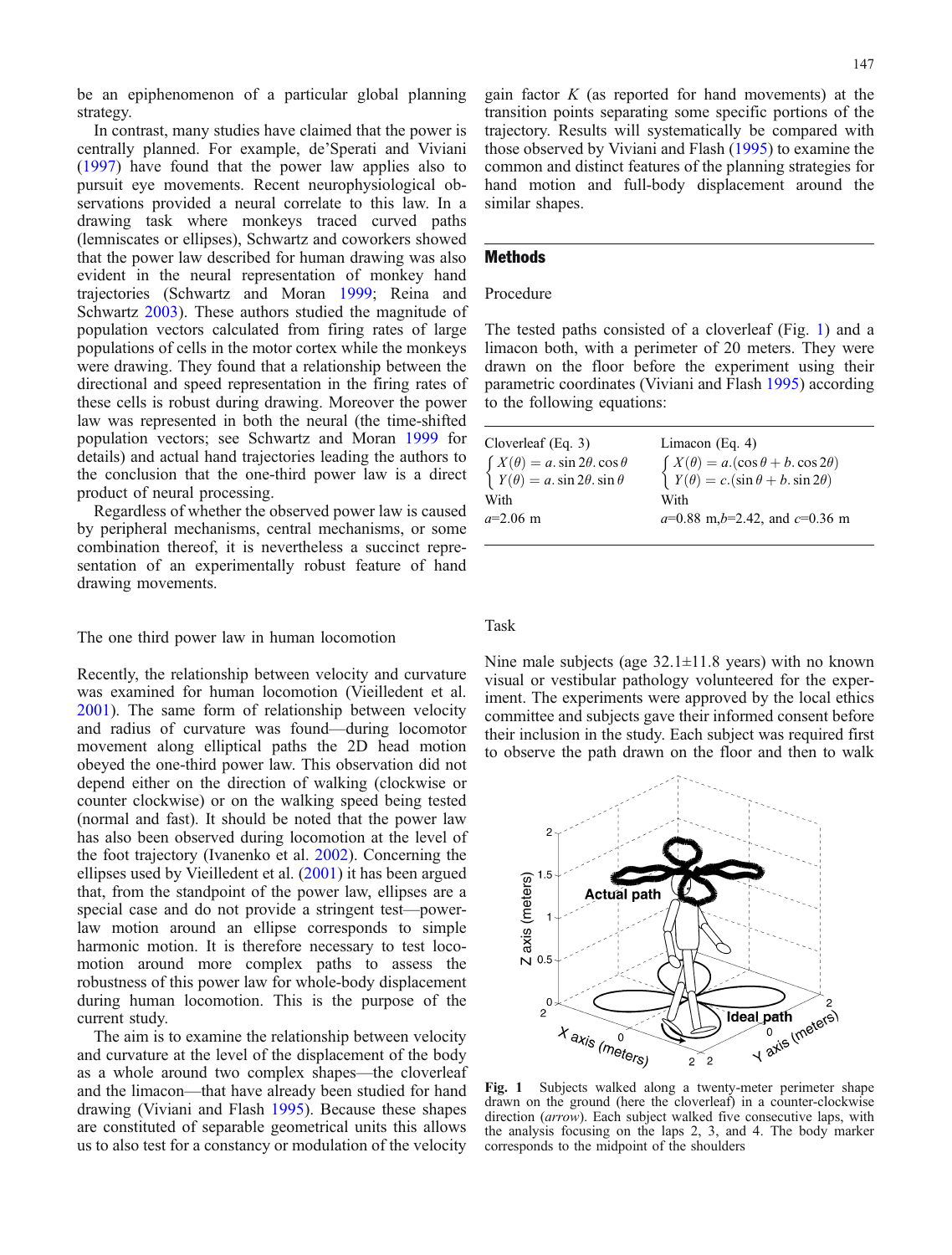<span id="page-3-0"></span>accurately at normal ("natural") velocity along it. They performed three trials for the two shapes (cloverleaf and limacon). Each trial comprised five consecutive complete revolutions of the shape (laps) in a counter-clockwise direction (CCW) at a velocity comfortable for the subject. If subjects deviated significantly from the shape drawn on the ground the trial was rejected. Within a trial we isolated the second, third and fourth completion and treated them separately in a lap by lap analysis. Furthermore, each lap of the limacon was split into two loops corresponding to the small and large parts of the shape. Thus, we analysed for each subject 3 trials×2 shapes×3 laps where each lap of the cloverleaf was regarded as a single loop and each lap of the limacon contained two loops, one big and one small.

Headphones providing white noise were worn to prevent any focusing by the subject on auditory cues or the counting of steps. Light-reflective markers were located on the body (left and right shoulders) of the subjects. The 3D positions of these markers in space were recorded at a sampling rate of 60 Hz using an optoelectronic video motion capture device (Vicon V8, Oxford Metrics) composed of 13 cameras. The midpoint of the line joining the left and right shoulder markers was taken as the position of the body in space. It is the  $X, Y$ recorded positions which are used to calculate the trajectory and path (Fig. 2). Reconstruction and processing of data were performed using Vicon (Workstation V4.4, Oxford Metrics) and 3DVL software (Kihopsys).

#### Data analysis

#### Raw data

Data filtering is known to influence the measured velocity–radius relationship for movements of the upper limb (Gribble and Ostry [1996;](#page-8-0) Schaal and Sternad [2001\)](#page-9-0). In this study raw data was first weakly filtered using a fourth-order low-pass filter algorithm with a high cut-off frequency of 10.0 Hz.

#### Velocity profile

Human walking is characterized by velocity oscillations, because of the pendular mechanical energy exchange between the potential and kinetic energies (Cavagna and Margaria [1966\)](#page-8-0). These oscillations are observed within each step and depend on walking speed (Willems et al. [1995](#page-9-0)). The present study focuses on the influence of the geometry of the curved locomotor path and velocity profile calculated in the horizontal plane (the duration for a complete revolution of the trajectory is equal, at least, to 12 s) at the level of the shape as whole. The higherfrequency stepping oscillations were therefore effectively averaged out by further filtering the velocity profile using the same filtering algorithm, but with a cut-off frequency of 0.5 Hz.



Fig. 2 Trajectories of the body marker projected on to the ground for all subjects (dark line) and ideal shape drawn on the ground (clean line). The arrow indicates the direction of the walk. Note that the trajectories are almost always inside the shape to be followed at the regions of highest curvature. Top panel, cloverleaf; bottom panel, limacon

#### Curvature profile

In order to calculate the velocity–curvature relationship it is necessary to extract the curvature from the trajectory of the walker. The radius of curvature is usually calculated by use of the formula:

$$
R(t) = (\dot{x}^2 + \dot{y}^2)^{3/2} / (\dot{x} \cdot \ddot{y} - \dot{y} \cdot \ddot{x})
$$
 (5)

where  $\bar{x}$ ,  $\bar{x}$ ,  $\bar{y}$  and  $\bar{y}$  are the first and second time derivatives, respectively, of the x and y coordinates of the subject's position in space. This method will be called the actual path method or APM. Unfortunately, calculation of the curvature from the subject's trajectory using this formula amplifies the noise inherent in the measurement process and therefore requires a large amount of filtering (cut-off frequency 0.5 Hz). For this reason a second way of measuring the path was developed in which the curvature of the template on the ground closest to the subject was used. This will be called the *ideal path* method.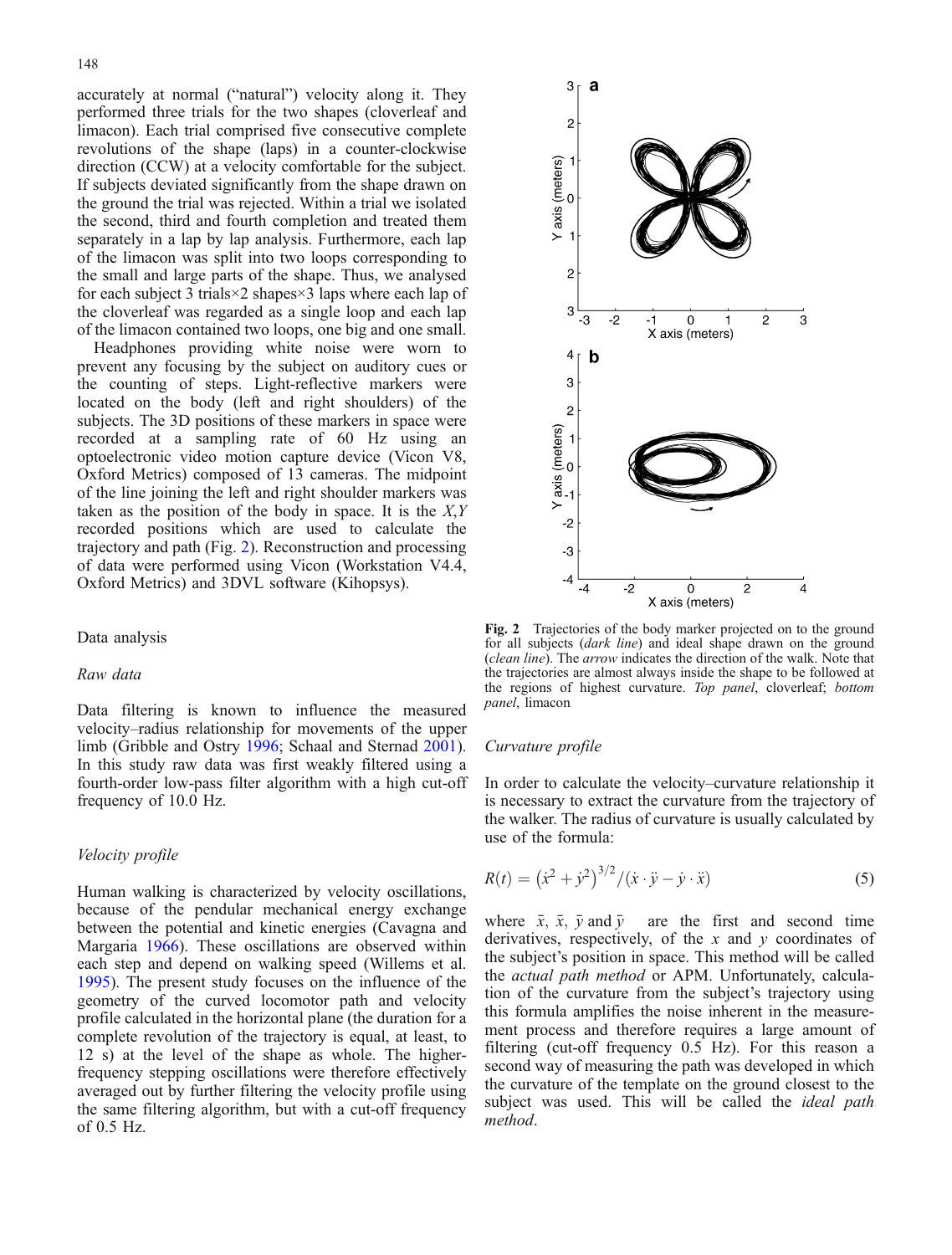### Ideal path method

At each instant, the ideal path method (IPM) consists in establishing a correspondence between each point on the actual path (trajectory of the walker) with a corresponding point on the ideal path drawn on the ground. For our given recorded position of the body, we calculated the equations of the perpendicular to the tangent line to the body trajectory. This line intersects at a given point with the ideal path for which the curvature is known exactly through Eqs. (3) and (4). The IPM therefore avoids the filtering required for the APM. An illustration of the application of this technique is given for both the whole shape and specific portions of the path (Fig. 3).

## Velocity/curvature relation

After filtering, the first and last ten percent of the data (filtered velocity and actual curvature profiles, and also the unfiltered ideal curvature profile) for each completion of the shape were discarded to eliminate distortions from digital filter onsets (Schaal and Sternad [2001\)](#page-9-0). The velocity profile of the body was then compared to both the curvature profile generated by the actual and ideal path methods (Fig. [4](#page-5-0)).

### Statistical analysis

Every statistical test was performed on the Fisher transform of the correlation coefficients rather than directly on the correlation coefficients themselves. However, in the results section, the values were transformed back and reported into their original scale. Not only were the correlation coefficients compared (9 subjects×2 methods×3 laps×2 loops for the limacon) but also the slopes of the regression line  $\beta$  and the velocity gain factors K using repeated measurements analysis of variance (ANOVA) and  $t$  tests by means of the Statistica 5.1 software package (Statsoft).

#### Results

Body trajectories and imposed paths

As a first observation it was noted that at the regions of highest curvature the recorded trajectories of the body projected on to the floor were inside the template drawn on the ground (Fig. [2\)](#page-3-0). Given that the measured position is the midpoint between the shoulders and that the experimenter carefully monitored that the feet were on the shape, this observation reveals a tendency for subjects to lean inside the curve when performing the task. This effect of leaning was strongest in regions of highest curvature and is therefore consistent with the countering of centrifugal force with gravity to maintain balance. The upper-body trajectories (actual path) are therefore not completely superimposable on the templates (ideal path) drawn on the floor.

To obtain a measure of this disparity the average curvature per lap and per loop for the ideal and actual paths were calculated. The mean radius of curvature is 1.25 m for the ideal cloverleaf whereas it is 1.19±0.08 m (across subjects) for the actual path. No significant difference was observed across trials or laps  $(P>0.05)$  nor between the actual and ideal paths for the mean radius of curvature  $(P>0.05)$ . The mean radius of curvature was equal to 2.18 m for the small loop and 2.98 m for the big loop of the ideal limacon. These values were equal to 1.95±0.27 and 3.15±0.23 m (across subjects), respectively, for the small and big loops of the actual path. No significant difference was observed across trials or across laps



Fig. 3 (Left panel) Local correspondence. Illustration of the technique developed to establish a correspondence between shape points and body positions. For each recorded position on the actual body path we look for the intersection point between the perpendicular (dashed line) to the tangent line (solid line) and the shape to be followed, considered the "ideal" path. At this intersection point with the shape (open circle), the corresponding radius of curvature is calculated. (*Middle and right panels*) Whole

shape correspondence. Calculation of the curvature from the shape to be followed. For each position of the body projected on the ground (dark line, inside) a corresponding point is chosen on the shape to be followed (clear line, outside). Although we performed calculations with the totality of the segments linking each point of the actual path to a corresponding point of the ideal path, we display here only quarter segments for reasons of clarity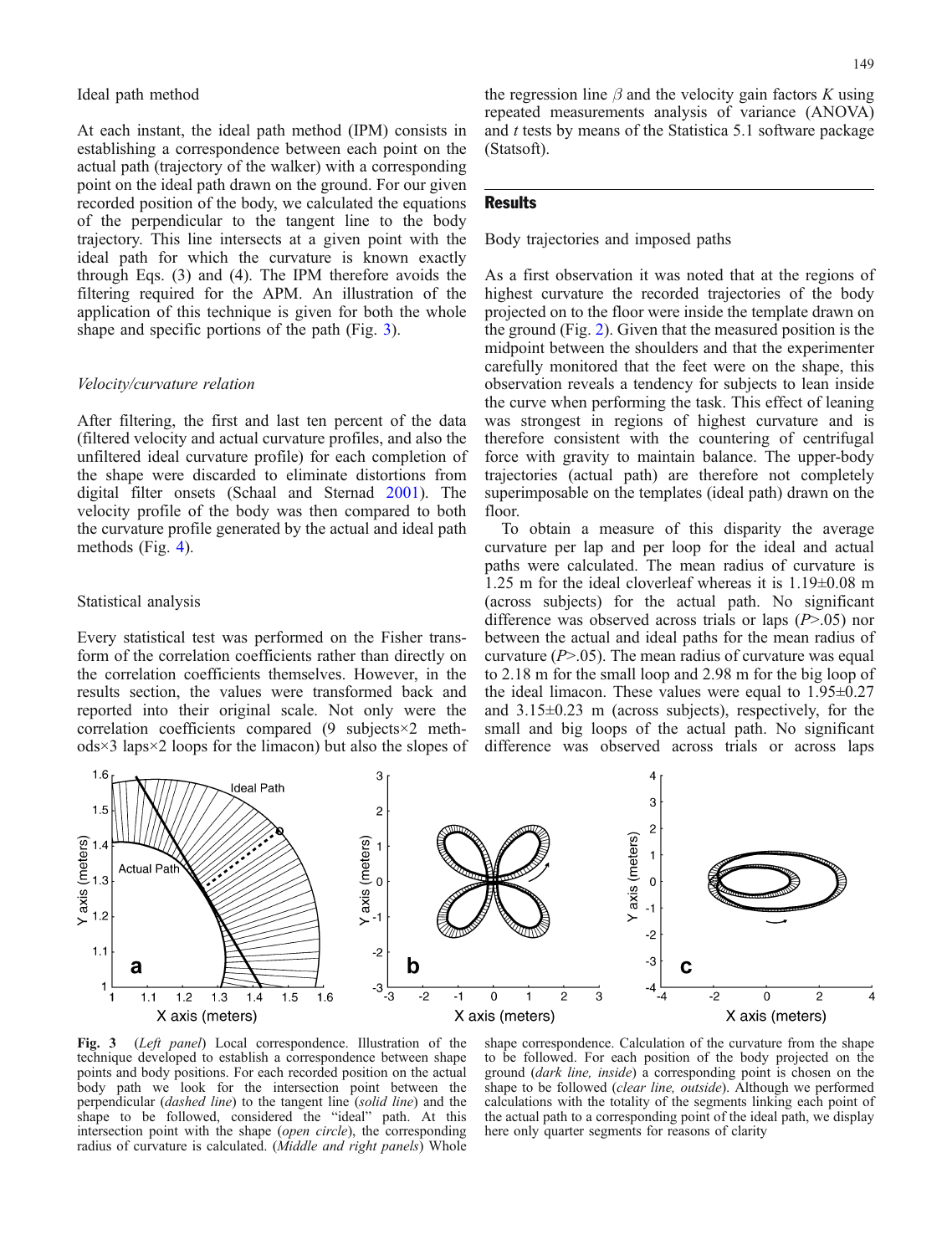<span id="page-5-0"></span>Fig. 4 Velocity–curvature relationship for a typical subject. Left, cloverleaf; right, limacon. Top panel: Time course of the body velocity (bold line), and radius of curvature *(dashed fee)* for both actual (bold) and ideal (thin) paths. The time course presented corresponds to a complete revolution (cycle) of the shape. Bottom panel: power law between the velocity and the radius of curvature in a log–log scale (the *right plot* corresponds to the two loops of the limacon)



 $(P>0.05)$  for each loop of the limacon. No significant difference was observed between the actual and ideal paths when comparing each loop of the actual path with the corresponding loop of the ideal path  $(P>0.05)$ . However, for the cloverleaf and for the small loop of the limacon, the mean curvature of the ideal path was slightly higher than that of the actual path. This is explained by the observation that regions of highest curvature of the actual trajectories are usually within the ideal ones (Fig. [2](#page-3-0)).

## Rhythm of execution

The average velocities over shape completions were equal to 1.09 $\pm$ 0.10 m s<sup>-1</sup> for the cloverleaf and 1.24 $\pm$ 0.11 m s<sup>-1</sup> for the limacon (no significant difference across successive completions or laps, P>.05). These average velocities were statistically different between the two shapes  $(F<sub>(1,6)</sub>=119.42, P<sub>(0.6)</sub>1)$ . Interestingly, the average distances covered by subjects were also statistically different between the two shapes  $(16.42\pm0.94 \text{ m}$  for the cloverleaf and 17.60 $\pm$ 0.68 m for the limacon,  $F_{(1,6)}$ =107.86,  $P<.0001$ ). As a result, a tendency for all subjects to maintain a constant duration for the completion of a movement cycle was observed even if these durations were statistically different between each shape (15.30  $\pm$ 1.97 s for the cloverleaf and 14.33 $\pm$ 1.65 s for the limacon  $-F_{(1,6)}$ =19.41, P<.01).

Speed–radius relationship: actual and ideal path

The velocity–curvature relationship is expressed here using a logarithmic scale (Eq. 2) to identify any dependencies given by a power law. The results were analysed in three stages: first the existence of a strong correlation between velocity and curvature was tested (by calculating the  $r$  correlation coefficient between these variables). Then the slopes of the regression line which gives the power-law exponent  $\beta$  and the velocity gain factor K (Eq. 2) were calculated. All of these results  $(r)$ coefficient and terms of the power law) are presented for the two methods of curvature calculation (APM or IPM; Tables [1](#page-6-0) and [2](#page-6-0)).

Concomitant variations of velocity with the geometric aspect of the shape are observed (Fig. 4) in the form of a strong relationship between the tangential velocity and the radius of curvature (for both actual and ideal paths) expressed in a logarithmic scale (Fig. 4). This relation is well described by a power law.

The results are presented for each subject and a mean value is also presented across subjects. For each subject we first verified that no significant difference  $(P>0.05)$  was observed between the three performed trials and the three laps within each trial before calculating an average value across the three analyzed trials and the nine corresponding laps.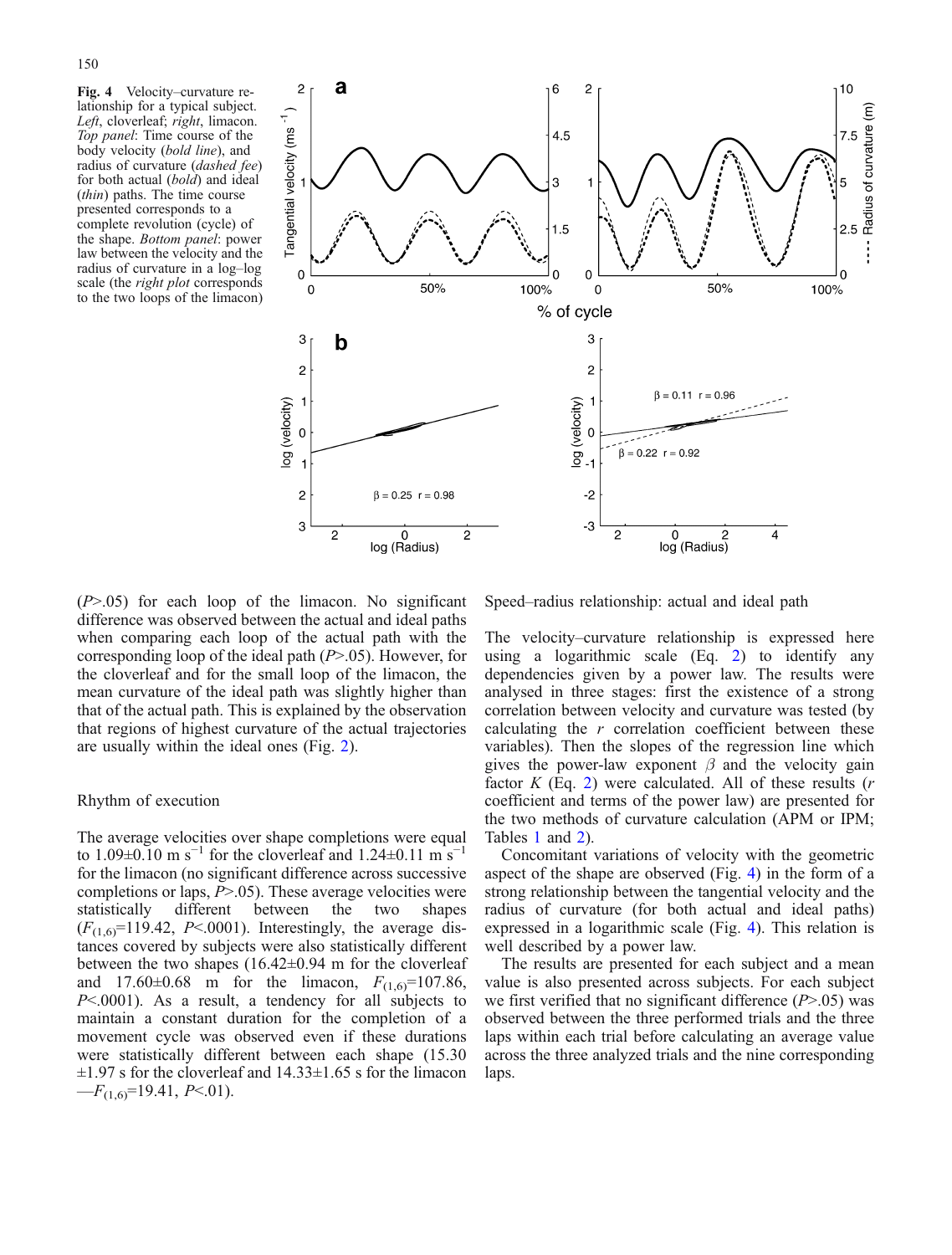<span id="page-6-0"></span>Table 1 CLOVERLEAF—Correlation Coefficients (r) and Slopes of the regression line  $(\beta)$  between log V and log R (actual and ideal paths) for all subjects. No difference  $(P>0.05)$  is observed between successive laps (repetitions) for each subject. The mean results and standard deviation across subjects are also presented

|                | Actual path     |                 | Ideal path      |                 |  |
|----------------|-----------------|-----------------|-----------------|-----------------|--|
|                | r               | β               | r               | β               |  |
| S1             | 0.96            | 0.26            | 0.91            | 0.25            |  |
| S <sub>2</sub> | 0.97            | 0.23            | 0.95            | 0.26            |  |
| S <sub>3</sub> | 0.96            | 0.24            | 0.91            | 0.22            |  |
| S <sub>4</sub> | 0.92            | 0.20            | 0.89            | 0.20            |  |
| S <sub>5</sub> | 0.96            | 0.24            | 0.96            | 0.29            |  |
| S <sub>6</sub> | 0.96            | 0.24            | 0.96            | 0.28            |  |
| S7             | 0.98            | 0.30            | 0.94            | 0.29            |  |
| S8             | 0.98            | 0.28            | 0.96            | 0.29            |  |
| S <sub>9</sub> | 0.98            | 0.30            | 0.93            | 0.28            |  |
| Mean           | $0.96 \pm 0.03$ | $0.25 \pm 0.04$ | $0.93 \pm 0.03$ | $0.26 \pm 0.04$ |  |

**Table 2** LIMACON—correlation coefficients  $(r)$  and Slopes of the regression line ( $\beta$ ) between log V and log R (actual and ideal paths) for all subjects. No difference  $(P > .05)$  is observed between successive laps (or loops) for each subject. The mean results and standard deviation across subjects are also presented

|                | Actual path |            |            |            | Ideal path |            |            |            |
|----------------|-------------|------------|------------|------------|------------|------------|------------|------------|
|                | Small loop  |            | Big loop   |            | Small loop |            | Big loop   |            |
|                | r           | β          | r          | β          | r          | β          | r          | β          |
| S1             | 0.93        | 0.23       | 0.96       | 0.12       | 0.84       | 0.12       | 0.92       | 0.10       |
| S <sub>2</sub> | 0.94        | 0.28       | 0.97       | 0.17       | 0.88       | 0.18       | 0.93       | 0.13       |
| S <sub>3</sub> | 0.90        | 0.23       | 0.91       | 0.13       | 0.90       | 0.14       | 0.91       | 0.10       |
| S <sub>4</sub> | 0.93        | 0.20       | 0.95       | 0.13       | 0.91       | 0.16       | 0.93       | 0.12       |
| S <sub>5</sub> | 0.93        | 0.24       | 0.95       | 0.19       | 0.92       | 0.18       | 0.97       | 0.15       |
| S6             | 0.93        | 0.28       | 0.95       | 0.16       | 0.96       | 0.21       | 0.92       | 0.15       |
| S7             | 0.91        | 0.31       | 0.97       | 0.18       | 0.89       | 0.20       | 0.93       | 0.15       |
| S8             | 0.93        | 0.27       | 0.96       | 0.17       | 0.93       | 0.19       | 0.95       | 0.14       |
| S9             | 0.94        | 0.32       | 0.95       | 0.18       | 0.91       | 0.19       | 0.93       | 0.15       |
| Mean           | 0.92        | 0.26       | 0.95       | 0.16       | 0.91       | 0.17       | 0.93       | 0.13       |
|                | $\pm 0.08$  | $\pm 0.07$ | $\pm 0.04$ | $\pm 0.03$ | $\pm 0.04$ | $\pm 0.03$ | $\pm 0.03$ | $\pm 0.02$ |

# Cloverleaf

The strength of the velocity–curvature correlation For the cloverleaf the correlation coefficients between log V and log R were always higher than 0.80 for all subjects for both ideal and actual paths. On average this correlation coefficient was equal to 0.96±0.03 for the actual path and  $0.93\pm0.03$  for the ideal path.

The velocity gain factor  $K$  This quantity relates the geometrical and kinematic aspects of the movement trajectory, either at the level of the shape as a whole or within segments of the shape. Strong variability was observed between the subjects, explained by their different natural walking speeds. The mean  $log K$  across subjects was equal to  $0.04\pm0.10$  (actual path) and  $0.01\pm0.09$  (ideal path) for a complete lap. The  $K$  values are not significantly different between the actual path and the ideal path  $(P > .05)$ .

The exponent  $\beta$  of the measured power law Again, the slopes of the regression line  $\beta$  between log V and log R were not significantly different for the actual  $(0.25\pm0.04)$ versus the ideal  $(0.26\pm0.04)$  paths  $(P>0.05)$ . The exponent  $\beta$  ranged between 0.20 and 0.29 for the ideal path and between 0.20 and 0.30 for the actual path. It can already be observed that for the cloverleaf the exponent is systematically less than the one-third value seen in hand drawing and for locomotion around an ellipse (Vieilledent et al. [2001](#page-9-0)). For drawing, Viviani and Flash reported for the cloverleaf, a mean  $\beta$  value of 0.325 ( $\beta$  ranged between 0.287 and 0.391 for the three subjects which participated in their experiments).

#### Limacon

The strength of the velocity–curvature correlation The correlation coefficient between  $log V$  and  $log R$  is equal to 0.92 $\pm$ 0.08 and 0.95 $\pm$ 0.04 for the actual path and 0.91 $\pm$ 0.04 and 0.93±0.03 for the ideal path, respectively, for the small and large loops of the limacon.

The velocity gain factor  $K$  We observed a strong modulation of K between the small (log  $K=-0.001$ )  $\pm 0.091$  and  $0.002 \pm 0.097$ , respectively, for the actual and ideal path) and large (log  $K=0.13\pm0.10$  and  $0.12\pm0.09$ , respectively, for the actual and ideal path) loops of the limacon. K values are not different for the actual and the ideal paths  $(P>0.05)$ . Thus clear modulation the velocity gain factor is observed here (unlike for the loops of the cloverleaf) at the transition point separating the two subunits of the limacon  $(F_{(1,7)}=264.12, P<.0001$  for the actual path, and  $F_{(1,7)}$ =508.43, P<.0001 for the ideal path). The same observations (a single  $K$  value for the cloverleaf and different  $K$  values for the two loops of the limacon) were reported by Viviani and Flash for hand drawing movements.

The exponent  $\beta$  of the measured power law For the limacon  $\beta$  was equal to 0.26±0.07 and 0.16±0.03 respectively for the small and large loops of the actual path and was equal to  $0.17\pm0.03$  and  $0.13\pm0.02$  for the same loops of the ideal path. These results show a significant difference between the actual and the ideal paths  $(F_{(1,7)}=35.53; P<.01)$  which is also observed when the small and large loops of either the actual path  $(F_{(1,7)}=89.78; P<.001)$  or the ideal path  $(F_{(1,7)}=77.20;$  $P<.001$ ) are compared. It is clear for the limacon that two different  $\beta$  values are observed, one for each portion (loop) of the shape. Again, our results for locomotion are different (much lower) from those reported by Viviani and Flash [\(1995](#page-9-0)) for the same shape studied in hand drawing. The last authors reported mean  $\beta$  values of 0.340 ( $\beta$ ranged between 0.324 and 0.357) and 0.321 ( $\beta$  ranged between 0.310 and 0.329), respectively, for the small and large loops of the limacon. While these authors found only a modulation of the K factor we report here also a modulation of the  $\beta$  exponent.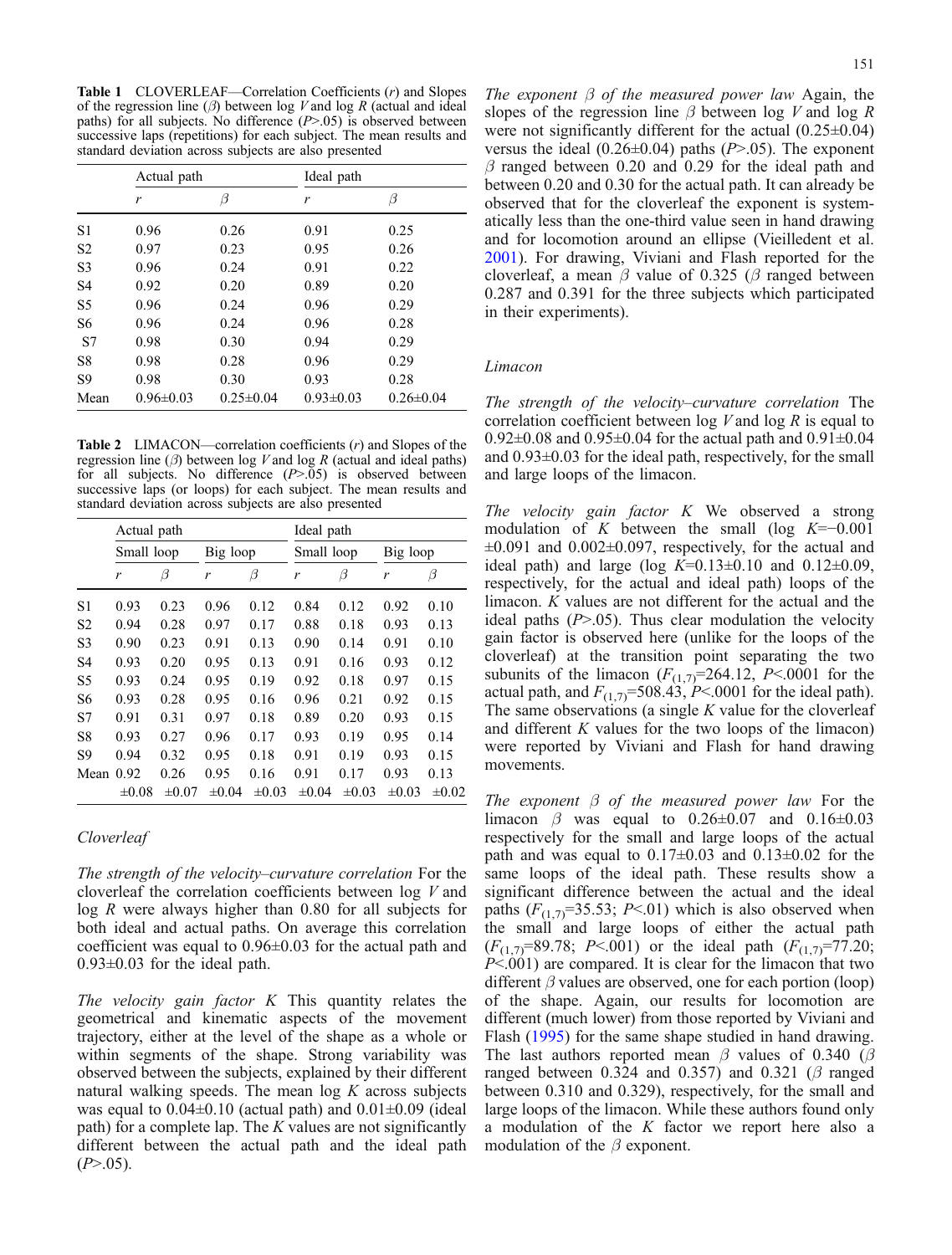The variability of the results is greater when using the APM compared to the IPM for the limacon.

Velocity/curvature—influence of the magnitude of curvature

It was noted earlier that the trajectory of the upper body (actual path) was often within the position of the shape drawn on the ground revealing the need of the walker to lean inside the curve to perform the task correctly. The function of leaning is probably to allow the walker to compensate for the centrifugal acceleration  $(mV^2/R)$  as suggested by Greene ([1985](#page-8-0)) in a study where subjects had to run at a maximum velocity along an arc of circle. Because this mechanical effect is one possible explanation for the velocity–curvature relationship in locomotion, we tested how important the magnitude of curvature of the actual path is on the resulting velocity-curvature relationship for human walking. To this purpose we performed a sub-analysis to investigate the characteristics of the velocity–curvature relationship for the same magnitude of curvature (for a radius less than 2.01 m) for the two geometrical forms (Fig. [4\)](#page-5-0). This tests if the form of the local–velocity curvature relationship is context dependent, i.e. depends on the global geometrical form of the shape. For this analysis, we also verified how repetitive and homogeneous our experimental observations were across trials  $(n=27$  for each shape), by verifying that no statistically significant difference exists from one trial to another  $(P>0.05)$ .

## Cloverleaf and limacon

The mean correlation coefficients between  $\log V$  and  $\log R$ were equal to 0.96±0.03 for the cloverleaf and were 0.89  $\pm 0.13$  and  $0.82 \pm 0.15$ , respectively, for the small and large loop of the limacon.

Although we are examining here the two loops of the limacon within a similar magnitude of curvature, the velocity gain factor was statistically different for the two loops of the shape  $(F_{(1,7)}=252.09; P<.001)$ . Mean K values were equal to  $-0.007\pm0.104$  and  $0.13\pm0.09$ , respectively, for the small and large loops of the limacon, and comparable with the results obtained for the "entire shape" analysis previously presented. The mean  $log K$ value for the cloverleaf is similar to that observed for the same shape before  $(0.05\pm0.10)$ .

Again,  $\beta$  values are comparable with the results presented in the previous section. Mean  $\beta$  values were equal to 0.26±0.04 for the cloverleaf and equal to 0.28  $\pm 0.11$  and  $0.13\pm 0.03$ , respectively, for the small and large loops of the limacon. A statistically significant difference was observed between these loops  $(F_{(1,7)}=147.73;$  $P<.001$ ).

This analysis demonstrates that the relationship between the instantaneous velocity and curvature does depend on context (the exponents were 0.26, 0.28, and 0.13). Hence, the form of the local relationship is a function of more global aspects of the shape.

## **Discussion**

The existence of a close relationship between the instantaneous velocity of the body and the instantaneous curvature of the shape was seen in a previous study (Vieilledent et al [2001\)](#page-9-0) in which subjects were required to walk around ellipses of various size drawn on the ground. This relationship was well described by the one-third power law, which has been seen in the drawing of shapes by the hand. This result raised the intriguing possibility that some of the geometrical aspects of locomotor and hand-movement planning might be shared. However, the ellipse is a special case for the one-third power law, and hence if the result is to be established as general principle of locomotion around curved paths more complex shapes should be tested. This was the aim of the present study in which walking of the cloverleaf and limacon was examined.

In contrast with the study of elliptical paths, our results demonstrate that the one-third power law does not describe the velocity–curvature relationship in locomotion around more complex shapes. Although this relationship can still be described by a power law, the exponent is no longer fixed at the 0.33 value but is a function of the shape. The values are not in agreement with those reported for the drawing of the same shapes (Viviani and Flash [1995\)](#page-9-0).

Another aspect of the one-third power law is its use in the inference of segmented planning by the central nervous system. In hand movements a pre-factor in the law, the velocity gain factor  $K$ , is seen to change at different segments of the paths (Viviani and Cenzato [1985](#page-9-0)). The shapes chosen here allowed us to test this aspect of locomotion by examination of the modulation of the terms of the power-law fit around different portions of the shape. For locomotion along these shapes, both the velocity gain factor K and the power law exponent  $\beta$  were seen to be modulated at the transitions points separating two subunits of the trajectory. This type of description of the trajectory by the power law is more in the nature of a fit of a function to data rather than a general principle—the power law does not describe locomotion with the same level of generality as for hand movements. Irrespective of the form of the law relating velocity to curvature, our results show that even for complex shapes the velocity varies with instantaneous curvature. However the form of this relationship does not seem to be constant over shapes. This curious fact suggests that both local and global geometric aspects are taken into account in the planning strategy—velocity is always a function of local curvature but the function changes with the global aspects of the shape.

One question raised in this study, which is also applicable to the tracing of shapes by the hand, is which properties of the trajectory to use in the calculation of the curvature variable from the data. Two paths can be used in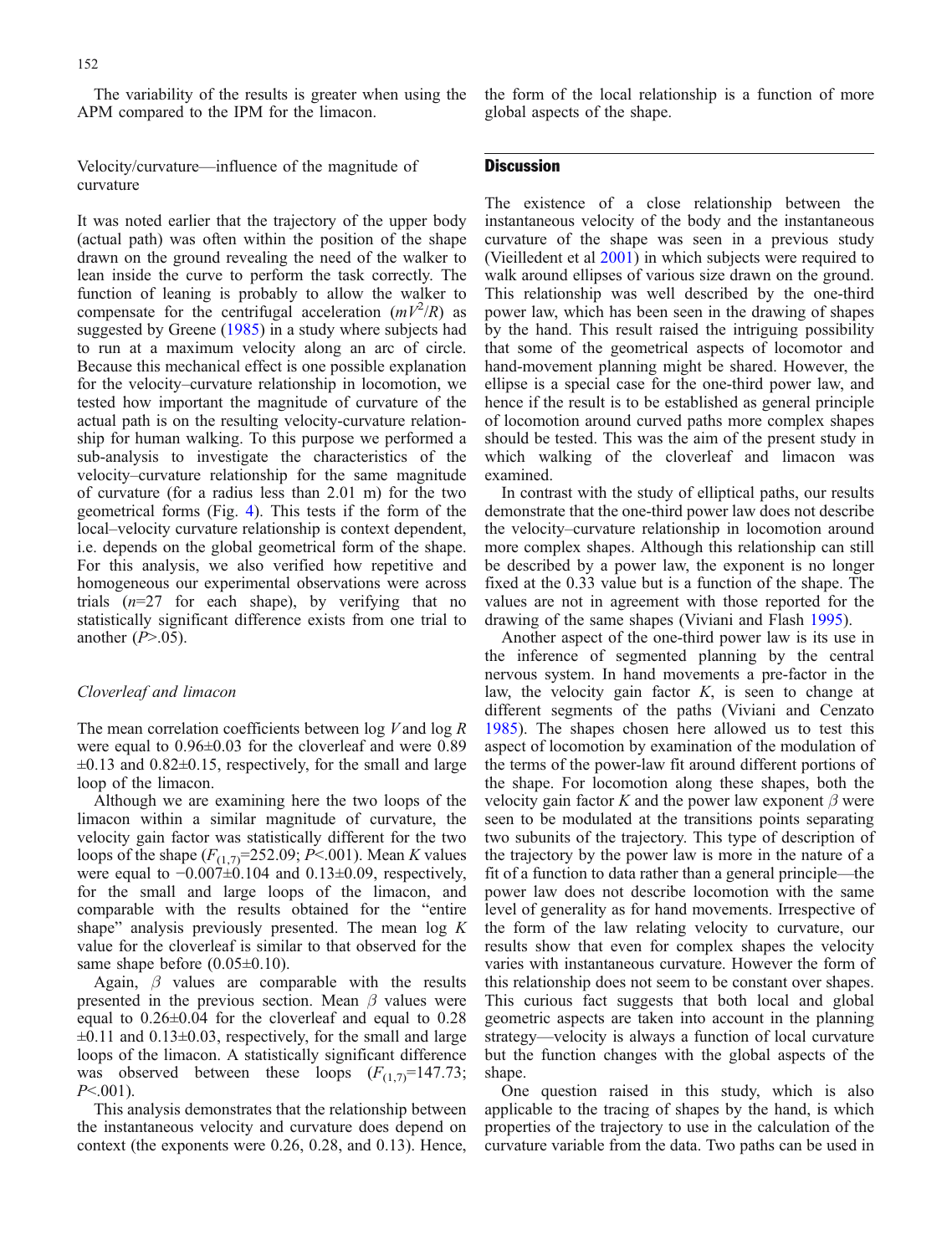<span id="page-8-0"></span>the calculation of curvature—the actual path chosen by the walker or the template drawn on the ground. Although similar, they were not identical, because it was noted that the actual path was often within the ideal path, because of the lean of the walker. In examining velocity–curvature relationships it can be asked whether the velocity variations were related to the variations of curvature of the actual or ideal path. The quantitative differences in the power law terms observed between the actual and ideal paths might be attributed to the methods used for calculating curvature (the APM might give different results, depending on the filtering algorithms, see Schaal and Sternad [2001\)](#page-9-0). However, we found that the global features of the velocity–curvature relationship are similarly observed (a strong correlation, the  $K$  factor is unchanged from one loop of the cloverleaf to another, the K factor and the  $\beta$  exponent changing from one loop of the limacon to another) for the ideal and actual paths. However, with the ideal path method, it is possible to relate velocity profiles (which differ across subjects) to a single geometrical form, i.e. the ideal path along which subjects had to walk. Furthermore, this method relies on a simple geometrical transformation (a projection from one path to another) and is not sensitive to the properties of filtering algorithms used to calculate curvature. Thus, for studies where the geometrical form of the path is constrained, investigating the influence of the curvature variations of the imposed (ideal) path on the kinematic profile would be advantageous, because it avoids filtering. It can also be argued that the ideal path is the goal of the walker and therefore a source of information taken into consideration by subjects. In a study that examined the anticipative control of car driving, the driver knows before taking a bend that he will have to decelerate at the point of maximum curvature (Land and Lee [1994](#page-9-0)). The same type of problem between the geometry and kinematics must be solved by the CNS—both visual information and knowledge about the locomotor apparatus (Loomis and Beall [1998](#page-9-0)) might interact during walking enabling humans to control their movement. During locomotion along curved trajectories, "perceptuo-locomotor" interactions comparable with the "perceptuo-motor" interactions described by Viviani et Stucchi [\(1989](#page-9-0), [1992\)](#page-9-0) are likely to be part of the planning strategies. This proposal of perceptuo-locomotor interactions in relation to the velocity–curvature relationship is compatible with recent results obtained by Reina et Schwartz ([2003\)](#page-9-0). They provided some evidence for kinematic coupling of eye and hand movements in a task in which monkeys had to draw ellipses in a free space. They found that saccades occurred just before the hand had moved into the subsequent segment of the path and fixated near the point of maximum curvature. Because the hand movement was found to obey the power law, the authors proposed that the eye motion planning was carried out in accordance with the hand planning strategy. It is possible that comparable coupling between eye and body movements exists for locomotion. The recording of eye movements during locomotion around large and curved paths might help to answer the question of the nature of

the path being considered by subjects in order to modulate their velocity profile.

In the examination of the actual (position of the upper body) and ideal (position of the feet) paths it was noted that the subjects had a tendency to lean into the curve, particularly at points of high curvature. As has been previously mentioned this suggests the need to balance the outward centrifugal effects of turning with the inward force of gravity projected through the angled body. This is a potential explanation of the local nature of the velocity– curvature relationship; it does not, however, describe the global modulation. Further investigation and modelling is necessary to produce a testable hypothesis that examines the extent to which the velocity–curvature relationship can be explained either by purely mechanical relations, centrally generated planning strategies, or some combination thereof.

Acknowledgements The authors wish to thank S. Dalbera and T. Ducourant for their technical assistance during the experiments and F. Maloumian for the graphs. This study was supported by a grant "Cognitique Thème Action" from the French Ministry of Research (MENRT).

#### References

- Abend W, Bizzi E, Morasso P (1982) Human arm trajectory formation. Brain 105:331–348
- Cavagna GA, Margaria R (1966) Mechanics of walking. J Appl Physiol 21:271–278
- Cheron G, Draye JP, Bengoetxea A, Dan B (1999) Kinematics invariance in multi-directional complex movements in free space: effect of changing direction. Clin Neurophysiol 110:757–764
- Courtine G, Schieppati M (2003) Human walking along a curved path. I. Body trajectory, segment orientation and the effect of vision. Eur J Neurosci 18:177–190
- de'Sperati C, Viviani P (1997) The relationship between curvature and velocity in two-dimensional smooth pursuit eye movements. J Neurosci 17:3932–3945
- Flash T, Hogan N (1985) The coordination of arm movements: An experimentally confirmed mathematical model. J Neurosci 5:1688–1703
- Grasso R, Glasauer S, Takei Y, Berthoz A (1996) The predictive brain: anticipatory control of head direction for the steering of locomotion. Neuroreport 7:1170–1174
- Grasso R, Prevost P, Ivanenko YP, Berthoz A (1998) Eye-head coordination for the steering of locomotion in humans : an anticipatory strategy. Neurosci Lett 253:115–118
- Greene PR (1985) Running on flat turns : experiments, theory, and applications. J Biomech Eng 107:96–103
- Gribble PL, Ostry DJ (1996) Origins of the power law relation between movement velocity and curvature: modeling the effects of muscle mechanics and limb dynamics. J Neurophysiol 76:2853–2860
- Harris MH, Wolpert DM (1998) Signal-dependant noise determines motor planning. Nature 394:780–784
- Imai T, Moore ST, Raphan T, Cohen B (2001) Interaction of body, head, and eyes during walking and turning. Exp Brain Res 136:1–18
- Ivanenko YP, Grasso R, Macellari V, Lacquaniti F (2002) Twothirds power law in human locomotion: role of ground contact forces. Neuroreport 13:1171–1174